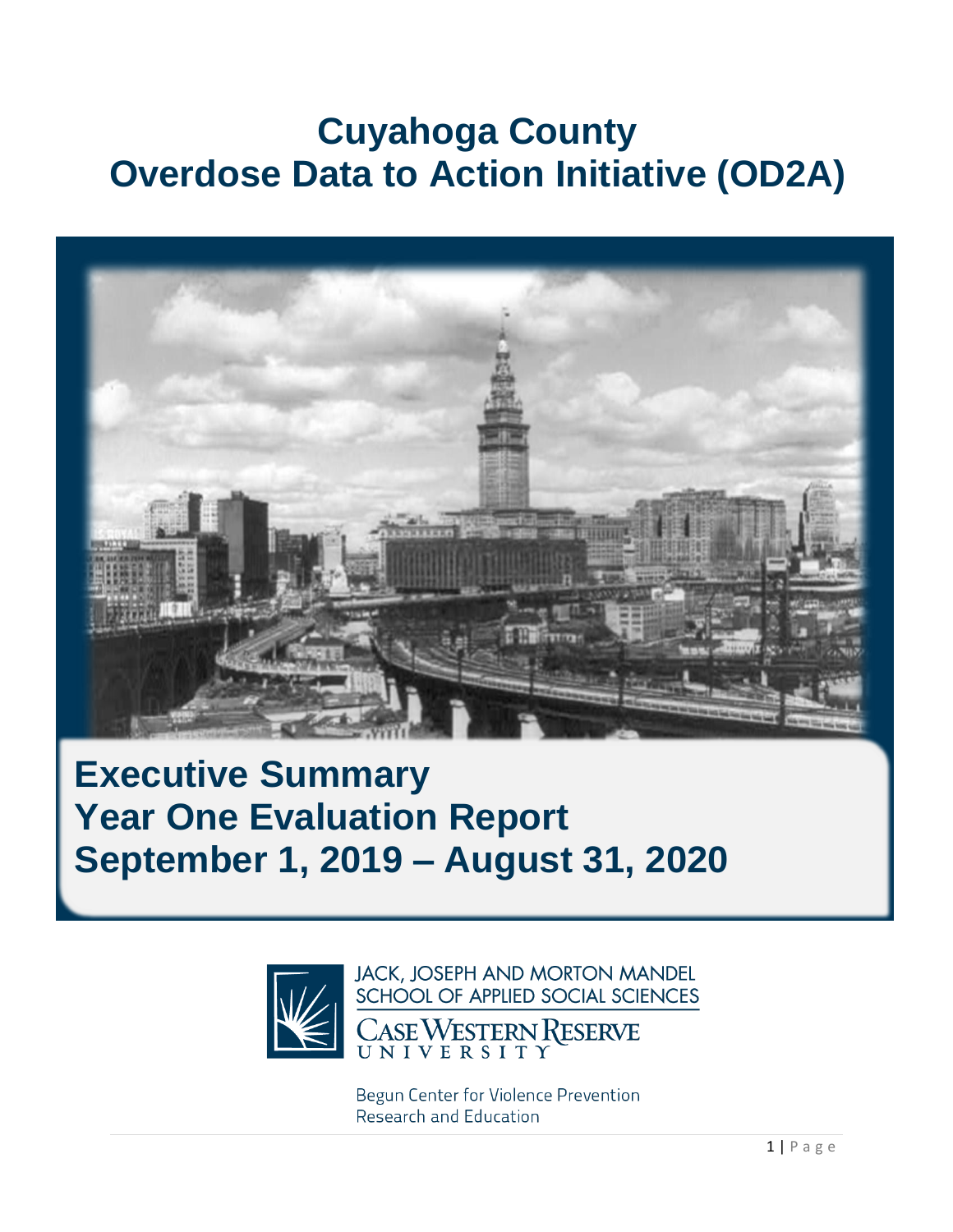#### **Acknowledgements**

The Begun Center for Violence Prevention Research and Education, Jack, Joseph and Morton Mandel School of Applied Social Sciences, Case Western Reserve University promotes social justice and community development by conducting applied, community-based and interdisciplinary research on the causes and prevention of violence, and by educating and training social workers, teachers, law enforcement and other professionals in the principles of effective violence prevention. The Center also develops and evaluates the impact of evidencebased best practices in violence prevention and intervention, and seeks to understand the influence of mental health, substance use, youth development and related issues on violent behavior and public health.

This publication was supported by grant, 5-NU17CE925005-02-00, funded by the Centers for Disease Control and Prevention. Its contents are solely the responsibility of the authors and do not necessarily represent the official views of the Centers for Disease Control and Prevention or the Department of Health and Human Services.

We wish to acknowledge the following individuals' contribution to this report:

#### *The Begun Center*

Dan Flannery, PhD, Director Michelle Riske-Morris, PhD, JD Senior Research Associate Karen Flynn, PhD, Senior Research Associate Rodney Thomas, MA, Senior Research Associate Junghyae Lee, PhD, Research Associate Sarah Fulton, M.A., Research Associate Angela Kavadas, MPH, Research Associate Edward Dabkowski, MA, Research Associate Ryan McMaster, BA, Research Data Manager David Rinderle, BA, Research Assistant Emily Szymanski, MLIS, Research Assistant Ivette Noriega, PhD, Postdoctoral Scholar

#### *Cuyahoga County Board of Health*

 Vincent Caraffi, MPH, RS, Supervisor Rebecca Karns, MPH, Program Manager April Vince, MSSA, LSW, Program Manager Samantha Smith, MA, MS, Supervisor Lauren Bottoms, MPH, Data Analyst Kyle Idahosa, MPH, Data Analyst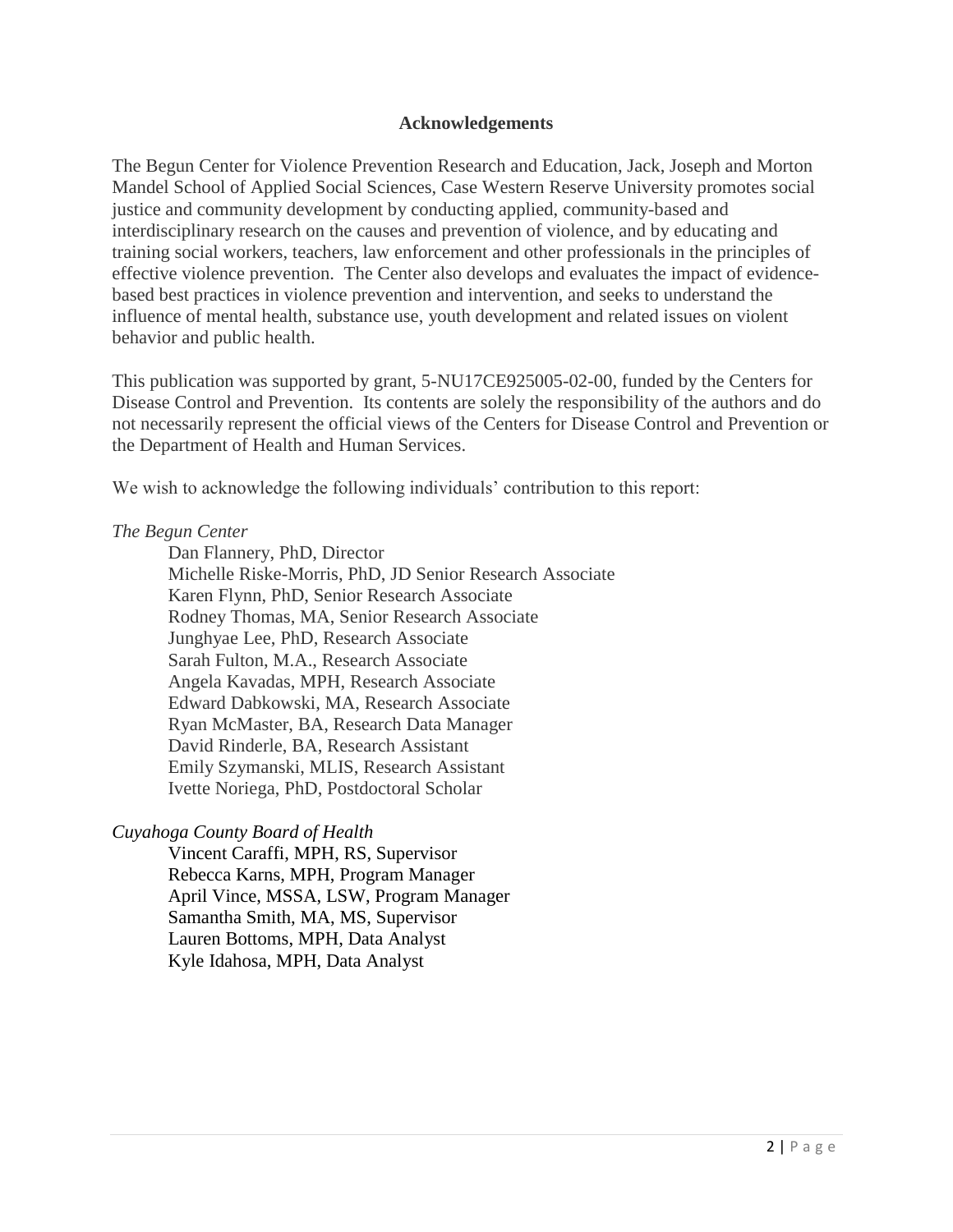The Begun Center for Violence Prevention Research and Education (Begun Center) at Case Western Reserve University **serves as the evaluator for the Cuyahoga County Board of Health (CCBH)** *Cuyahoga County Overdose Data to Action (OD2A) Initiative* funded by the Centers for Disease Control and Prevention (CDC) (CDC-RFA-CE19-1904). The overarching purpose of OD2A is to obtain high quality, comprehensive and timely data on overdose morbidity and mortality and to use those data to inform prevention and response efforts.

While the data collected and presented within this report are extensive, it is important to remember the very human element of this project and not get lost in the numbers. People experimenting with or misusing opioids, and especially those suffering from opioid use disorder (OUD), often face countless barriers: comorbidity with mental illness, stigma associated with drug use, lack of health insurance, homelessness, lack of a support system, and the inability to seek help and treatment for a disease that is often treated like criminal behavior. Additionally, agencies working to support these individuals have their own challenges: working in silos with minimal external support; a lack of funding, insurance coverage for patients and clients, availability of beds, staff, and naloxone; and a general unwillingness of other stakeholders to share data. With each patient denied insurance coverage, each person lost to follow-up because they have no cell phone or mailing address, each time an agency in one jurisdiction fails to connect those in another, a human life is put at risk.

The OD2A project in Cuyahoga County has worked during Year One to manage and overcome these challenges. Fourteen agencies came together to openly share data, collaboratively seek solutions to connect silos within the county (e.g., bridging jurisdictions, joining law enforcement with social workers, developing tools to bring systems together and establish linkages to care), and implement evidence-based solutions connecting people at risk to viable solutions.

*Hopefully, the data presented here will become more than just a dot on a map or a number on a chart; it will become a person who never overdosed, a person who survives overdose and seeks treatment, or a grieving family member who sees their response to a tragedy become policy that prevents another death.*

This report summarizes and evaluates OD2A Year One partner agency program activities (September 1, 2019 - August 31, 2020). These activities are centered on six consecutively numbered strategies identified by the CDC as Strategies Three through Eight. While outcome measures have been established to provide quantitative data benchmarks for measuring success of each strategy, qualitative data also is collected via partner agencies' self-reports as a means to gauging implementation progress, documenting more fully activity barriers, and recording innovative ideas.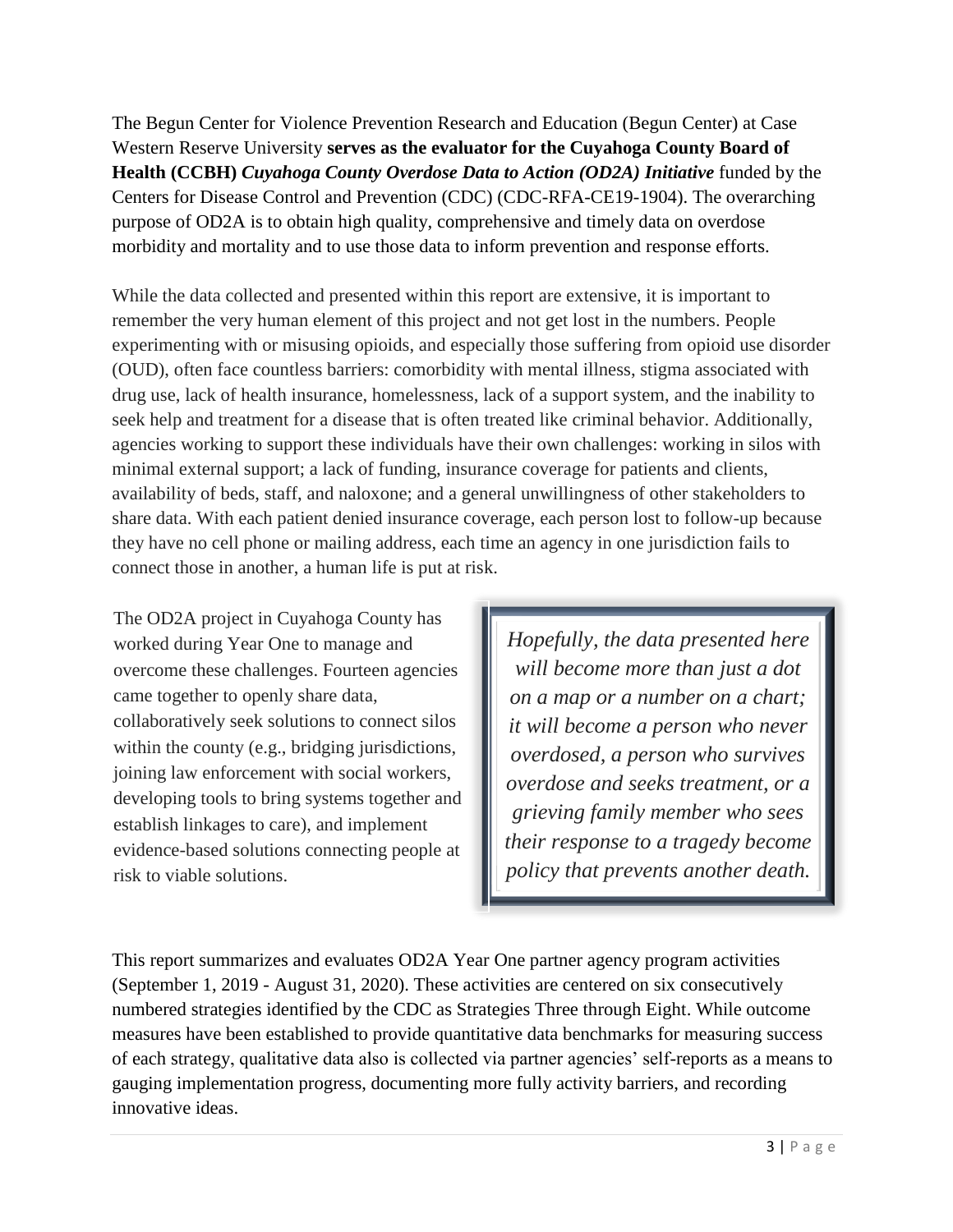The OD2A team is composed of staff from CCBH, the Cuyahoga County Medical Examiner's Office (CCMEO) and the Begun Center. The OD2A team was able to achieve multiple milestones in Year One relating to *Implementing Innovative Surveillance to Support Interventions* - *Strategy Three***.** Key datasets for surveillance activities were developed by focusing on collecting and integrating diverse datasets from both public and private sources. CCBH executed two Data Use Agreements (DUA) with the Ohio Department of Health (ODH) which provided access to Vital Statistics (VS) and EpiCenter data. CCBH has been able to link VS death certificate data to EpiCenter and CCMEO drug-related overdose fatalities data using probabilistic matching methodology. CCBH also monitors emergency department (ED) visits due to suspected overdoses using EpiCenter data. **If the number of overdose visits that occur in a 24-hour period exceeds the expected value, CCBH receives an alert.** CCBH has developed a procedure to respond to these alerts and notifies OD2A partners and other stakeholders within one business day. This process was enhanced by comparing these alerts to CCMEO alerts. CCMEO releases alerts when they observe a spike in overdose deaths. Mutual notification is now occurring between CCBH and CCMEO to facilitate detection of overlap, potential seasonal patterns, etc.

The OD2A team also recognized that a key, real-time data source available for purposes of public health surveillance is overdose incident response data from public safety entities, including law enforcement (LE) and Emergency Medical Services (EMS). **Countywide EMS data on nonfatal overdose incidents is not currently available for the OD2A Initiative and creates a gap in understanding the burden that nonfatal overdoses create in Cuyahoga County.** Access to EMS data would provide a better understanding of the burden nonfatal overdoses present related to opioid misuse and would serve as a significant source of surveillance information to enhance efforts by identifying at-risk populations for targeted programming and response efforts. Through records requests from the City of Cleveland as well as drug overdose incident data from two local police jurisdictions (Parma and Lakewood), a Public Safety Pilot Data (PSPD) project was undertaken in Year One to assess how this data could be used to enhance surveillance efforts. Public safety data provides: 1) demographics on overdose victims; 2) identification of multiple overdose victims; 3) identification of high burden areas and/or locations where multiple overdoses occur; 4) identification of persons in need of treatment programs; and 5) potential drug trends. Although these initial records requests and processes are not ideal for long-term information sharing and analysis, the PSPD demonstrated the value of public safety overdose data for public health surveillance.

For purposes of intervention, the PSPD project also was valuable in identifying Cleveland residents who experienced a nonfatal overdose. **Access to overdose incident data is the primary means by which Quick Response Teams (QRT) can identify and visit overdose victims.** Although Cleveland EMS data is not currently available to assist the MetroHealth QRT,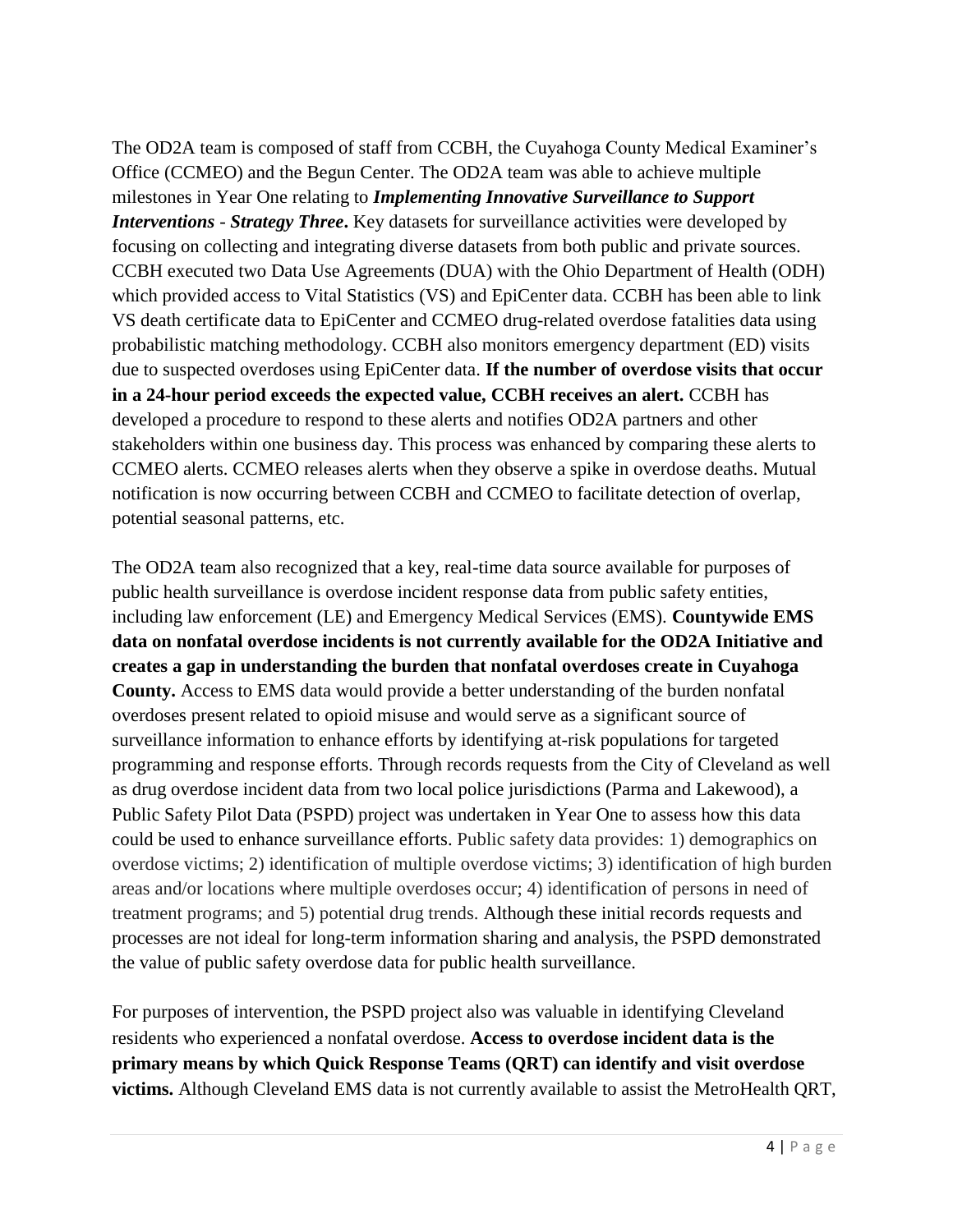overdose figures from one year of PSPD shows Cleveland Division of Police (CDP) responded to 2,559 incidents and Cleveland EMS (CEMS) responded to 5,695. Some of these responses included both CEMS and CDP personnel and some were responses without the other agency. This initial inquiry helped to identify that: (a) EMS responses through the public records requests were limited to date, time and location of the incident with no individual identifiers (i.e. name and home address) that are needed for QRT purposes; and (b) CDP overdose incident reports contained significant detail that would not only satisfy QRT purposes, but also contained many other useful variables that could help OD2A data surveillance activities (e.g., naloxone administration and number of doses, suspected drug type, ingestion method). This review supports using CDP data as a basis for initiating MetroHealth QRT responses in the City of Cleveland, which is part of the OD2A Initiative Strategy 8, in the hope of including identified CEMS data next year should this data become accessible.

CCBH is currently developing the Drug Overdose Integrated Epidemiologic Profile (DOIEP) that will serve as a valuable tool for state, regional, and local entities when determining allocations for opioid prevention and care resources, planning programs, and when evaluating programs and policies. The DOIEP will describe the burden of the opioid crisis on Cuyahoga County residents in terms of socio-demographic, geographic, and behavioral characteristics of persons who may suffer from OUD. **Merging and mapping locations where overdoses most frequently occur, including naloxone administration, provides important surveillance data.** Results were recently shared with the Family and Children First Council (FCFC) to assist in the identification of high-risk school districts and K-12 schools where FCFC could direct resources for prevention programming.

To enhance the sharing and dissemination of information to partner agencies and key stakeholders, CCBH and the Begun Center began detailed planning and development for a public-facing dashboard in July 2020, as well as the development of quarterly data briefs/infographics on surveillance activities. Various data sources are being explored for these dissemination activities, including: (1) opioid prescribing; (2) drug use, misuse, and substance use disorder, and treatment; (3) nonfatal overdose hospitalizations and ED visits; and (4) drug overdose mortality. Using different platforms to disseminate surveillance data can foster greater understanding of drug use in specific areas (e.g., it can provide greater insight into what drug types impact specific demographic groups). Dissemination of the dashboard and data briefs/infographics will occur in Year Two. The OD2A team also intends to build and expand its surveillance activities for Strategy 3, especially access to public safety overdose incident data. The PSPD project will be used to demonstrate the value of information that is available and how it can be used to benefit surveillance and treatment efforts.

This year MetroHealth Medical Center (MetroHealth) has been collaborating with the Centers for Health Affairs (CHA) to enhance the utilization of Ohio's *Prescription Drug Monitoring*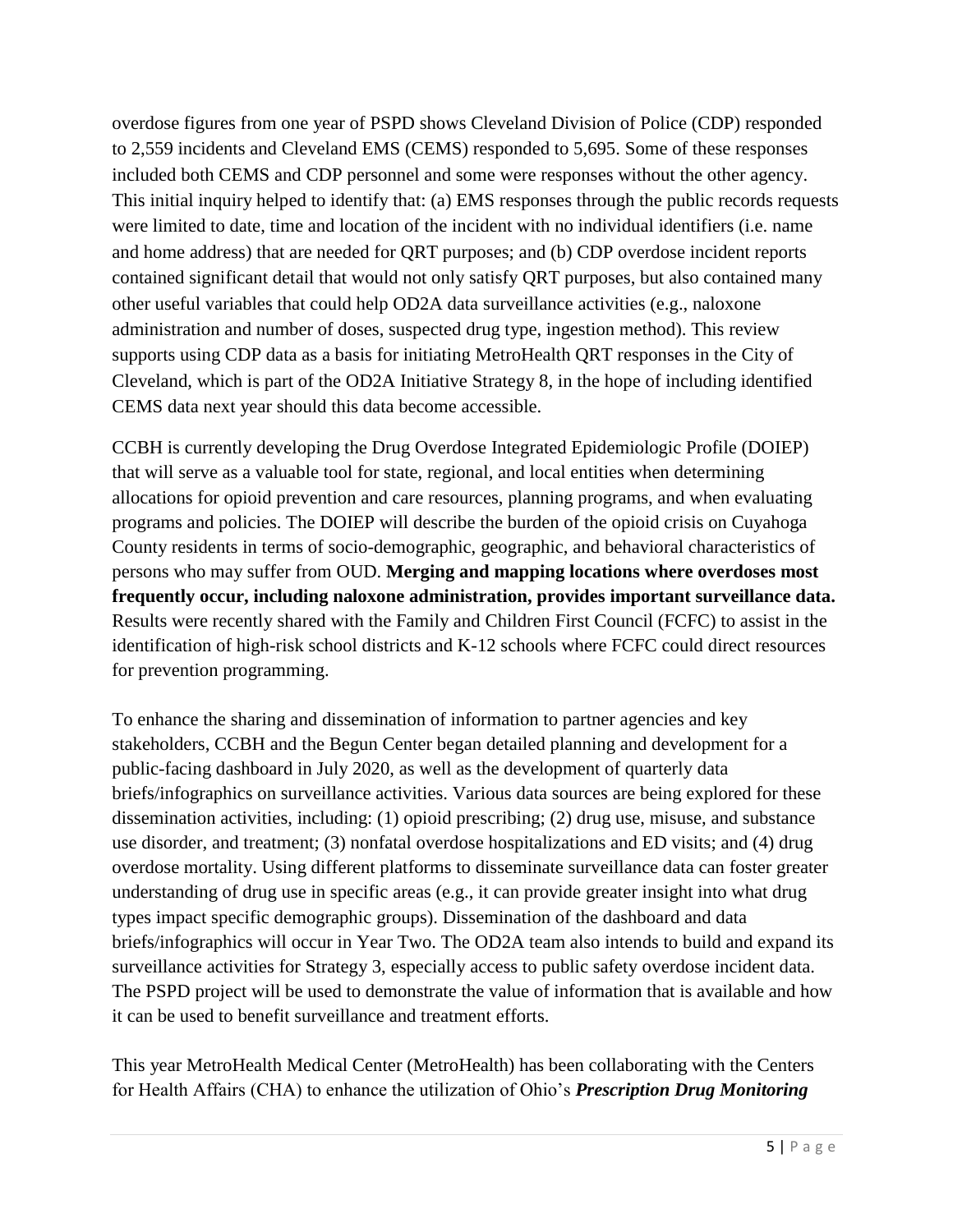*Program (PDMP)* – *Strategy 4.* MetroHealth uses PDMP data to improve its current prescriber peer-review model for identifying high volume prescribing activity to trigger proactive reports to providers. To identify high-volume prescribers, MetroHealth uses reports generated from its electronic health records management system (EPIC) and Ohio's Automated Rx Reporting System (OARRS) data, Ohio's version of PDMP. Each provider is reviewed in comparison to others in the same department or specialty. This allows MetroHealth to identify and educate outlying high-volume prescribers. Providers are required by law to review OARRS prior to prescribing opioids. **In Year One there was an overall 2% increase in the number of MetroHealth providers who checked the PDMP prior to issuing an opioid prescription.**  However, when examining provider reviews of the PDMP at least once during the month prior to issuing an opioid prescription, there was a 5% decrease. The reason for this decline is currently being explored. It is possible that some providers check the PDMP initially when issuing an opioid prescription for a client but then for subsequent prescriptions to the same client neglect to re-examine the PDMP or note that it was done in EPIC. Another objective is to increase the use of the PDMP over time by providers. In an analysis of providers where data was available for baseline and Year One, a paired-samples *t*-test revealed a *significant difference* between mean levels of PDMP checks prior to issuing an opioid prescription, which shows that prescribers checked PDMP more often when issuing an opioid prescription in Year One than at baseline.

CHA is developing a toolkit to enhance utilization of OARRS (PDMP) data based on best practices that can be replicated in other health systems. MetroHealth is providing technical assistance to CHA on the toolkit design. During Year One, CHA focused on developing an educational portal which will allow healthcare systems to access information. One best practice model currently being incorporated into the toolkit is MetroHealth's peer review model. Doctors with the highest prescribing volume are identified and then 10 patients are reviewed for each identified provider. The results are brought to the MetroHealth peer review committee for discussion and identification of which medical providers would benefit from the peer review process.

MetroHealth is also continuing its work on the design of prescriber report cards. MetroHealth is creating prescriber report cards for medical providers that identify patients with more than one controlled substance prescription. The report card provides information to providers explaining the purpose of the report, CDC guidelines for opioid prescribing, a summary of OARRS data, an index of drug categories, and additional provider resources. **In Year One, MetroHealth issued prescriber report cards to all ED and internal medicine providers.**

*Integration of State and Local Prevention and Response Efforts - Strategy Five* concentrates on enhancing prevention and response efforts by increasing linkages between state and local resources and entities. The agencies involved in this strategy are the Alcohol, Drug Addiction and Mental Health Services Board of Cuyahoga County (ADAMHSB), CCMEO, MetroHealth,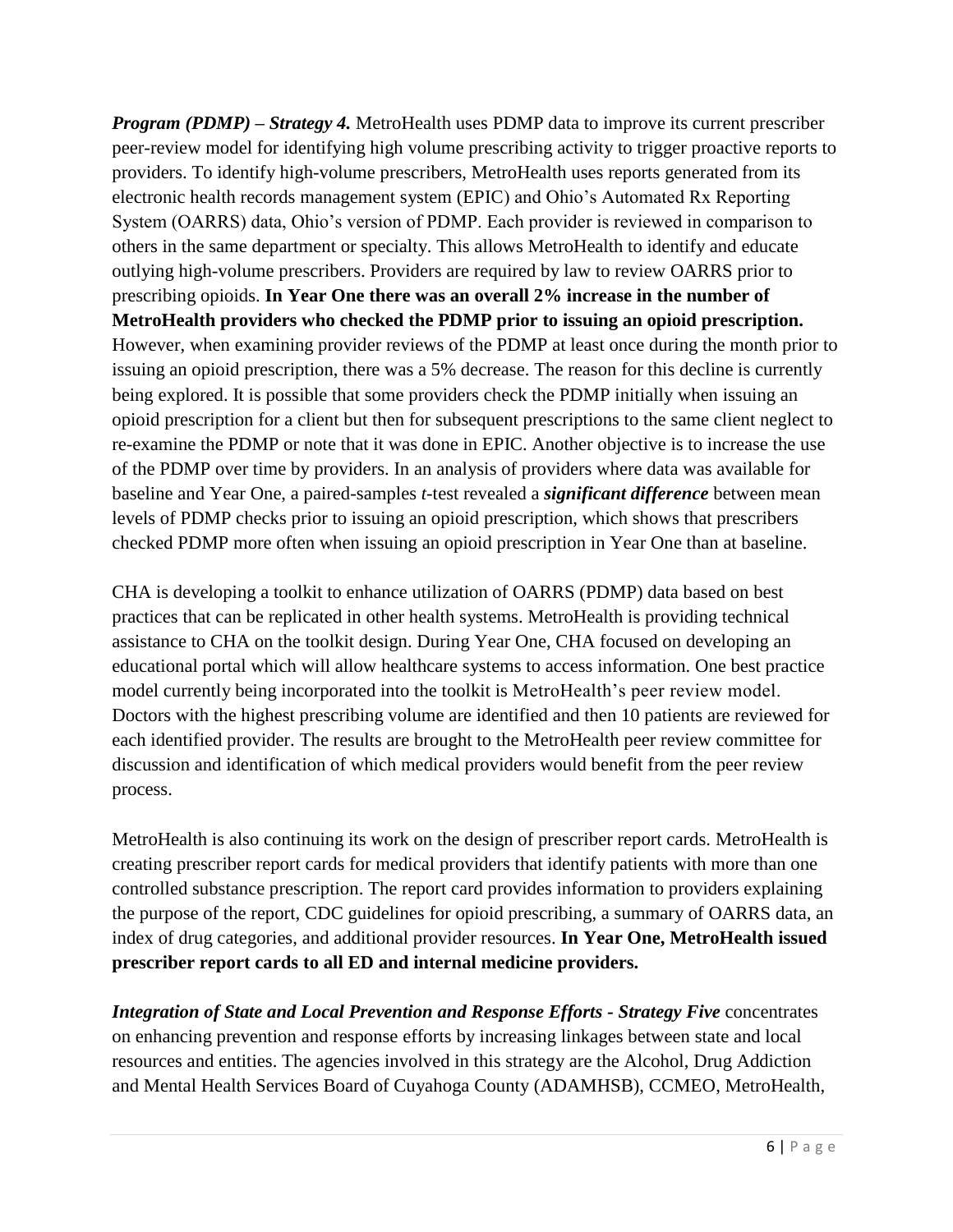PAXIS, and the Educational Service Center of Northeast Ohio (ESC-NEO). **During Year One, the CCMEO and ADAMHSB reestablished the Overdose Fatality Reviews (OFRs).** The target number of OFRs to complete in Year One was eight and the committee completed 14. Although COVID-19 prevented the ADAMHSB from conducting interviews with family members of decedents, the OUD Specialist was able to pilot interview questions by completing mock interviews allowing finalization of the interview template. Seven recommendations came out of OFR activities in Year One: (1) increase eligibility for drug court participation; (2) engage with domestic violence shelters and homeless shelters to provide naloxone kits, fentanyl test strips and follow-up with other needs; (3) support the Ohio Board of Pharmacy in updating OARRS risk scores; (4) engage with hospital EDs and the QRT to identify individuals who have had more than one nonfatal overdose in less than a year so that QRT can provide outreach to these high-risk individuals; (5) identify and provide mental health/bereavement support services to family/friends of a decedent who dies by suicide; (6) have QRT work with MetroHealth to identify patients who leave the ED after a nonfatal overdose-related incident against medical advice and conduct outreach; and (7) enhance SUD treatment for opioid-dependent individuals in jail.

**PAXIS and the ESC-NEO worked to expand the PAXGBG (Good Behavior Game) into public schools located within high-risk neighborhoods.** PAXGBG is an evidence-based environmental intervention that teaches young students, preschool to  $5<sup>th</sup>$  grade, self-regulation, self-control, and self-management. Cuyahoga County school district rankings by number of resident drug-related overdose deaths and the geographical distribution of these deaths was completed in Year One. From 2016 to 2019 there were a total of 1,925 drug-related overdose deaths by residence city according to public records data available from the CCMEO. Through this project, school districts in these hotspot areas will be targeted for PAXGBG implementation. The ESC-NEO was the designated location for teacher trainings but, due to the pandemic, some trainings were canceled or rescheduled. To overcome these obstacles, PAXIS began providing virtual trainings.

CCBH and the Begun Center analyzed and ranked zip code-level data to identify locations that would benefit from increased distribution of naloxone. To increase the distribution of naloxone, Project DAWN kits were provided at a number of locations in Cuyahoga County, including CEMS, Cuyahoga County Corrections Center, Hispanic Urban Minority Alcoholism Drug Abuse Outreach Program (Hispanic UMADAOP) (with the CHS Syringe Services Program), Circle Health Services, CCBH, Cleveland Department of Public Health's Thomas McCafferty Health Center, and Project DAWN Expanded Mobile Unit. A total of 4,804 kits were provided in Year One. MetroHealth also facilitated naloxone training for 955 lay responders and 48 law enforcement officers. An additional 34 trainings were held for community provider agencies, educating a total of 202 staff participants.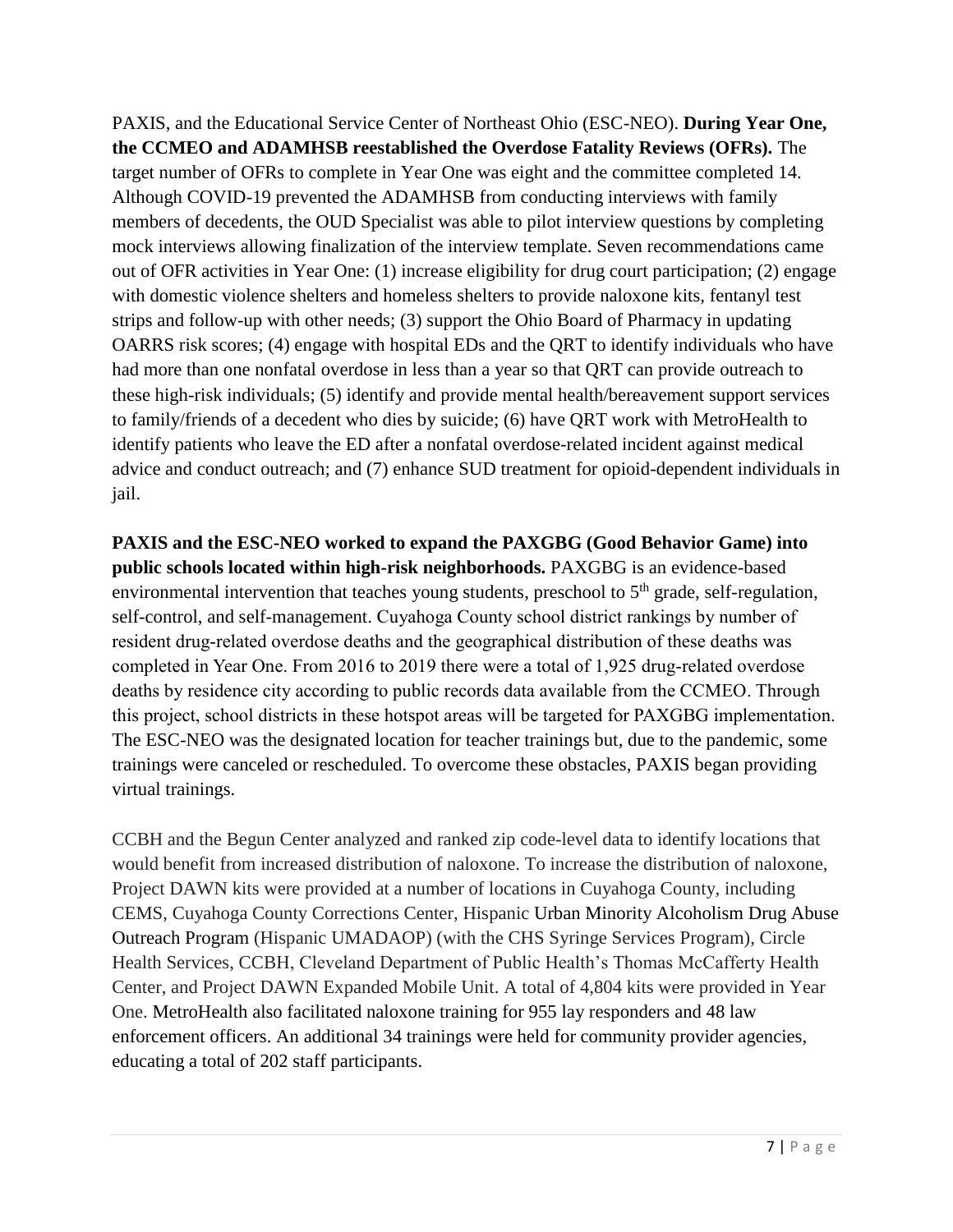As part of Cuyahoga County's OD2A Initiative, the Quarterly Implementation Roundtable (QIR) was created to connect opioid epidemic leadership at the state and county level. In addition to CCBH, ODH and the boards of public health of Franklin (Columbus) and Hamilton (Cincinnati) counties are included within the QIR. Its purpose is to focus on critical issues impacting surveillance, prevention and evaluation related to the agencies' respective work at the state and local levels, including prevention efficacy, barrier analysis, best practice dissemination, surveillance coordination (common data dashboards), and data sharing to enhance statewide and regional activities.

Although the goal of the QIR was to meet quarterly, COVID-19 impacted the ability of the leadership to meet. In an attempt to share information, successes and best practices, **the Begun Center developed cross-site partnerships with the evaluators from the other Ohio grantees in Franklin and Hamilton counties**. These meetings have resulted in the cross-site sharing of assessment tools, surveys, research articles, and project workplans.

CCBH partnered with Radio One and iHeart Radio in the summer of 2020 to create public awareness and spread a message of recovery to the African American community in Cuyahoga County. The campaign directed persons to either the mobile crisis hotline number at the ADAMHSB or to *drughelp.care*. Radio One reported 252,542 social media views and 873 post reactions (i.e., likes, comments, shares). For iHeart radio, 458 active web sessions were recorded, reaching 46% of the Northeast Ohio market adults between the ages of 25-54 (approximately 345,200 people).

Partner agencies involved in *Establishing Linkages to Care – Strategy 6* achieved many of their OD2A short-term and intermediate objectives. Thrive utilizes a Center for Medicare and Medicaid evidence-based 24/7 peer-to-peer support model that employs trained peer recovery supporters. Through the OD2A Initiative, Thrive provides services to the St. Vincent Charity Medical Center (SVCMC) ED. Woodrow uses a peer recovery supporter on-call model called Project SOAR (Supporting Opiate Addiction and Recovery), which provides services in the Cleveland Clinic Lakewood ED and Cleveland Clinic Lutheran Hospital ED. Both peer recovery programs provide awareness and connection to OUD treatment and other medical and/or social services in the community for individuals (or their family or friends) who have experienced an overdose. **In Year One, Thrive and Woodrow collectively connected with 408 individuals. Of the individuals encountered, 92% engaged in peer support services, and 70% of those referred were linked with community treatment.** Both programs are able to provide transportation to individuals for treatment services. It is unknown at this time whether there were other individuals who experienced an overdose and came to the EDs but were not reached by peer recovery supporters. This additional data would allow more insight into people who may not have consented or were otherwise overlooked for treatment intervention.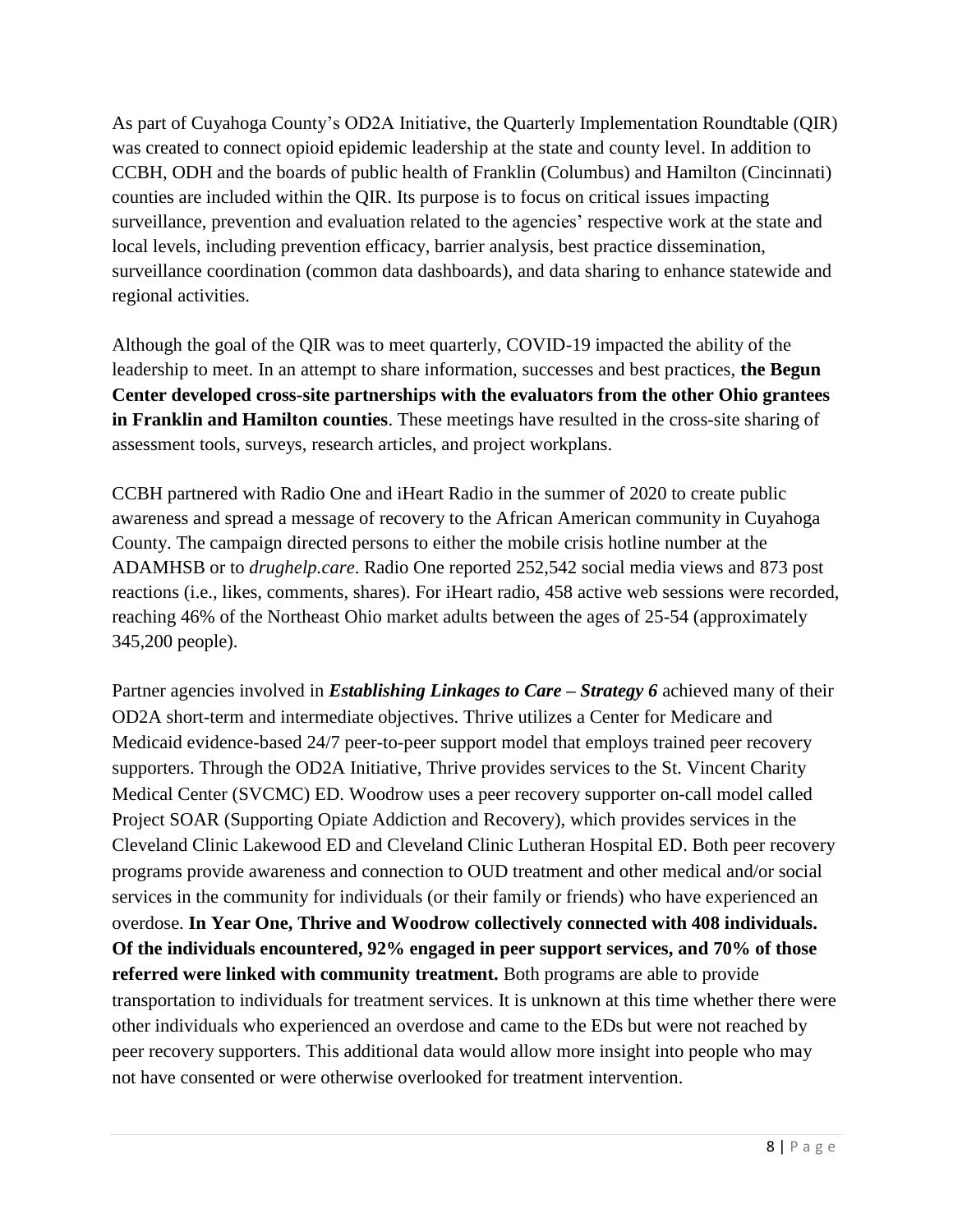Circle Health Services (CHS) has expanded its outreach services within its Syringe Services Program (SSP) by providing better linkages to care for the drug-using community who visit their mobile sites. Care Coordinators work with SSP program participants to provide referrals for treatment and linkages for basic needs. **In Year One, CHS saw a 65% increase in the number of clients who engaged with Care Coordinators and were referred for treatment services.** CHS data collected for the OD2A Initiative demonstrates the importance of linking individuals to care. In the last year, slightly more than a quarter of individuals encountered by the SSP reported experiencing an overdose (26%,  $n = 2,455$ ). Although it is unknown whether those individuals responding have overdosed more than once or are providing the same response to this question multiple times, the data demonstrates a high prevalence of nonfatal overdoses among this population. In addition to asking individuals if they have previously overdosed, CHS also asks individuals if they went to the ED. Since individuals may frequent the SSP more than once, an individual could be asked these questions on multiple occasions. From September 1, 2019 to August 31, 2020, of those individuals who reported experiencing an overdose, 72% reported going to the ED following the overdose.

Community-based referrals for treatment for these three linkage programs saw the majority of individuals being referred for either detox or inpatient hospitalization. **With the increases in the number of individuals encountered by peer support programs and the SSP, agency capacity to provide treatment will likely become an increasing issue for Cuyahoga County.**

Through the OD2A Initiative, SVCMC began providing Screening, Brief Intervention and Referral to Treatment (SBIRT) to patients in its Health Care Center (HCC) (primary and specialty care clinic) and to one floor of the inpatient of its Medical Center. SVCMC provides referrals and linkages to care using the SBIRT tool for individuals whose SBIRT screening score indicates a Substance Use Disorder. SVCMC's program began in April 2020. The program start was delayed due to personnel furloughs, as well as a decrease in the patient census due to COVID-19 restrictions, such as moratoriums on elective surgeries. Despite these setbacks, **SVCMC connected with 130 clients and a majority (74%, n = 96) engaged in the program.**  Of those engaged, 97% received a referral for community treatment and 40% were linked with community treatment.

MetroHealth's ExAM program is a case management system that helps to identify and assess inmates incarcerated at the Cuyahoga County Corrections Center who may have OUD. The ExAM program provides Medication Assisted Treatment (MAT) treatment and direct patient care during incarceration, including the administration of buprenorphine and monitoring for medication adherence. **MetroHealth's ExAM Program encountered 514 incarcerated individuals during the first year. Of those encountered, 95% engaged in the program.** Linkage to community-based MAT was also tracked for individuals once they were released from jail, which showed that 98% of those released were linked with treatment.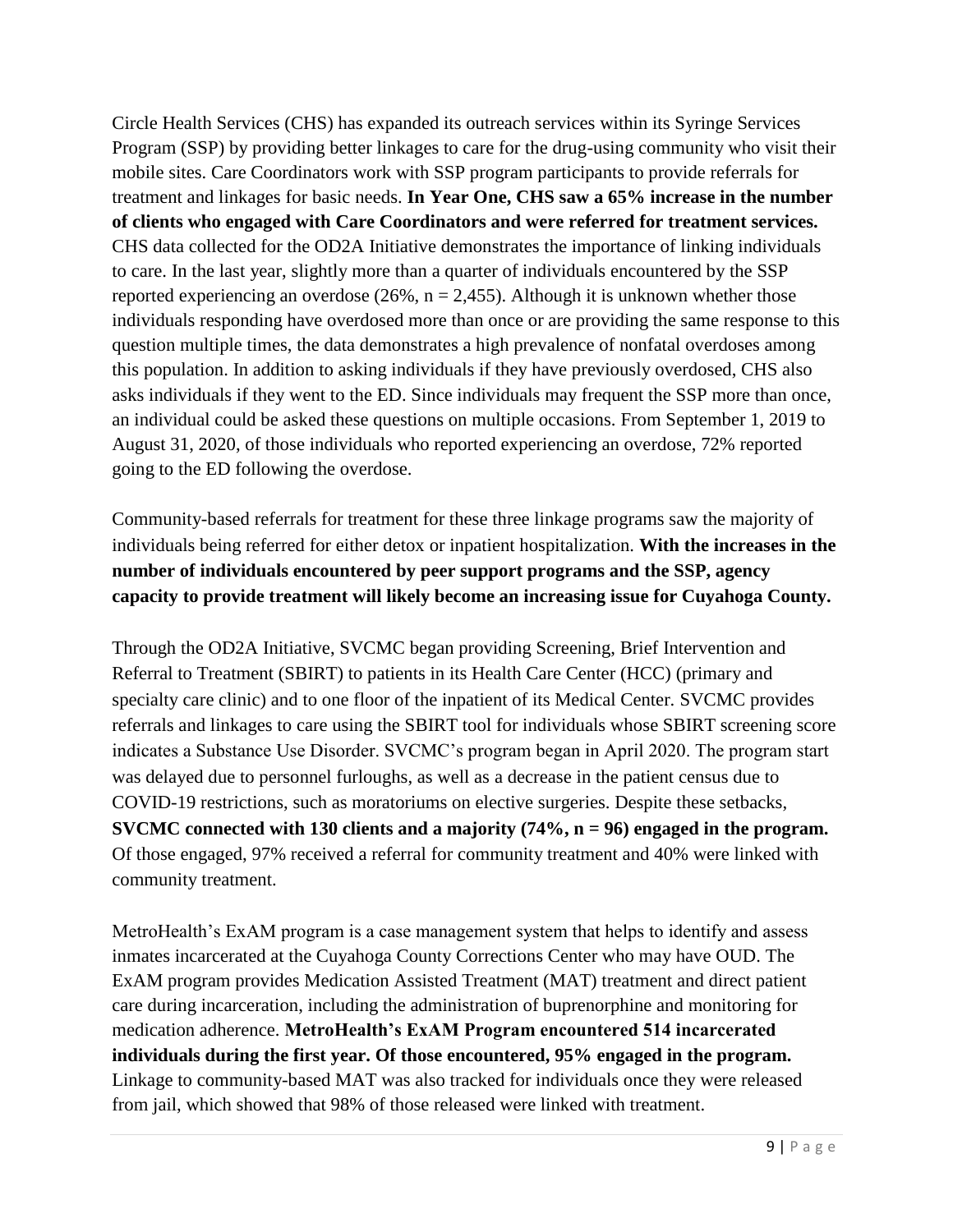Cleveland State University (CSU) is working to enhance the *drughelp.care* resource linkage tool to determine if web-based technology effectively reaches and links participants to treatment services. A new version of the web app was launched in March 2020; it is designed to be better suited for laypeople as the older version was more for professional use. The new app is also more modern, user friendly, and flexible. CSU worked this past year to contact new and existing agencies to update and register on *drughelp.care.* Although there are still many agencies who need to be registered on the web app, CSU was able to register 77 agencies, reporting 391 active services. From January to August 2020, the percent of agencies that updated services on the web app increased by 11%. The number of unique users accessing the *drughelp.care* website is measured using the IP address. The number of users has remained fairly steady, with a decrease in August 2020, following a significant increase in the number of users in July 2020.

Building on their efforts to enhance utilization of the PDMP, MetroHealth and CHA also spent time and energy this past year to enhance *Providers and Health Support Systems Support - Strategy* 7 to increase opioid safety prescriber practices. Although delivery of an Academic Detailing (AD) program was delayed in Year One due to COVID-19, MetroHealth and CHA are collaborating with the Department of Veterans Affairs for information on their program. MetroHealth and CHA are also working to develop additional educational resources on AD strategies and alternative pain management. MetroHealth provided two trainings for providers on alternative pain management, and 36 MetroHealth ED clients were linked to alternative pain management in Year One (i.e., Nitrous Oxide Therapy).

CHA has made significant progress on the development of the toolkit, tentatively titled, *OD2A Opioid Mitigation Toolkit*. It was decided that the toolkit would be comprised of the peer review model process developed by MetroHealth, AD information, and additional educational resource information for hospitals and providers. The additional sources will include information for pharmacists, a collection of local resources, an opioid information provider course, and a seminar page for posting partner and CHA webinars.

MetroHealth is also working to increase the number of medical providers in the ED with a DEA waiver. To be eligible for a DEA waiver, a provider must receive training on MAT. Providers can then refer individuals in need of treatment services to MAT. **Two of three outcomes for expanding MAT capacity in the ED at MetroHealth were achieved with MetroHealth training 25 providers on MAT and all receiving a DEA waiver.** MetroHealth is continuing to refer clients to MAT from the ED. In Year One, 89 clients from the ED were linked with MAT. MetroHealth already has achieved 90% of its three-year target in Year One.

In collaboration with the CDP, MetroHealth and the Begun Center, staff made significant progress in the collection, utilization and dissemination of nonfatal and fatal overdose data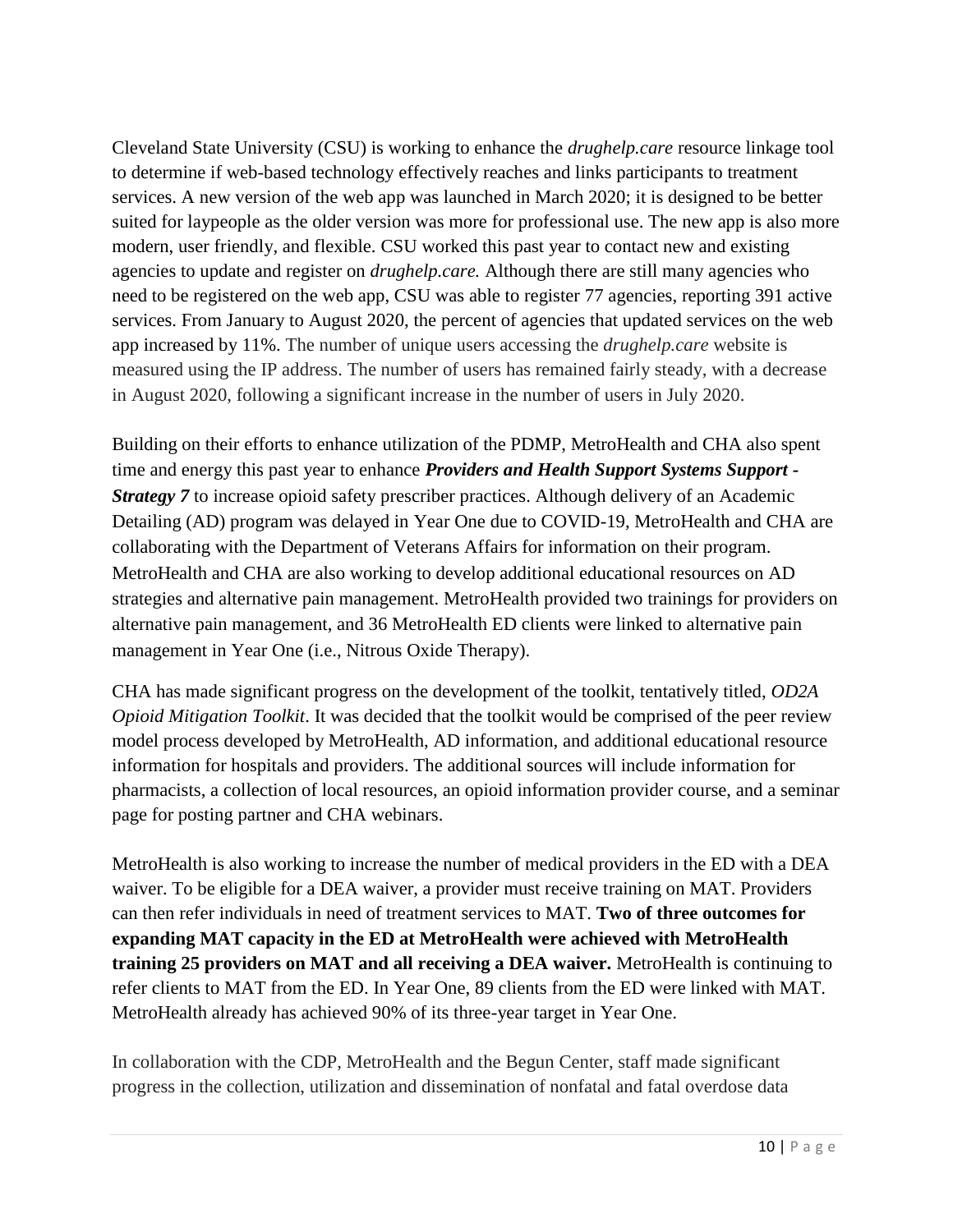available from public safety sources for the MetroHealth Quick Response Team (QRT), thereby increasing Cuyahoga County's *Partnerships with Public Safety and First Responders - Strategy 8*. Through a Public Safety Pilot Data (PSPD) project the Begun Center staff worked with Parma and Lakewood Police Departments to obtain nonfatal overdose incident information. Data analysis demonstrated its utility in identifying locations and individuals who have had more than one overdose incident. This data collection effort was then expanded to include incident location data from both the CDP and CEMS. The Begun Center staff also obtained location information for incidents identified as "sudden illness" from CDP and "overdose/poisoning" from CEMS. **Incident-based data can be used to identify clusters of overdose incidents by location, as well as provide some initial insight into individuals with multiple overdose events.** This data is helpful for surveillance, as well as assisting QRT or other prevention, education and intervention directives.

Moving forward in Year Two, there will be continued refinements of data collection and analysis of incident-based overdose data. The ability to routinely collect nonfatal overdose data from public safety agencies will be a priority. The Begun Center also will work to expand the data collection efforts to include more agencies within Cuyahoga County by leveraging access to the Cuyahoga County Criminal Justice Information Sharing Data Warehouse (DW). The DW has access to incident information from 53 of the 58 jurisdictions within the county. Expanding data collection to other jurisdictions will further inform surveillance efforts and expand the geographical areas for intervention and prevention outreach.

While much of the high quality, comprehensive and timely data collected by this initiative are quantitative in form, additional programmatic evaluation by the Begun Center provides assessment of OD2A's progress as reflected in the key themes discerned from analysis of the qualitative data collected from self-reporting partner agencies. This *Project Performance Assessment* facilitated the identification of challenges and facilitators impacting OD2A success. Partner agencies were asked about their understanding of the opioid epidemic, program successes and challenges, dissemination of knowledge gained from program activities, unexpected outcomes, and innovative ideas that developed out of project activities. The primary findings from the programmatic qualitative data were organized among six key themes:

### **Theme 1. Developing Organizational Capabilities for Quality Implementation** –

agencies defined outcomes in alignment with their program strategies and identified potential resources for improving the quality of their programs;

- **Theme 2. Improvements** agencies identified improvements made this past year to project activities which helped them achieve program outcomes;
- **Theme 3. Leveraging Resources** agencies recognized the need for leveraging resources to enhance outreach and program success;
- **Theme 4. Identifying Challenges** agencies identified challenges to program implementation and ways to overcome them;